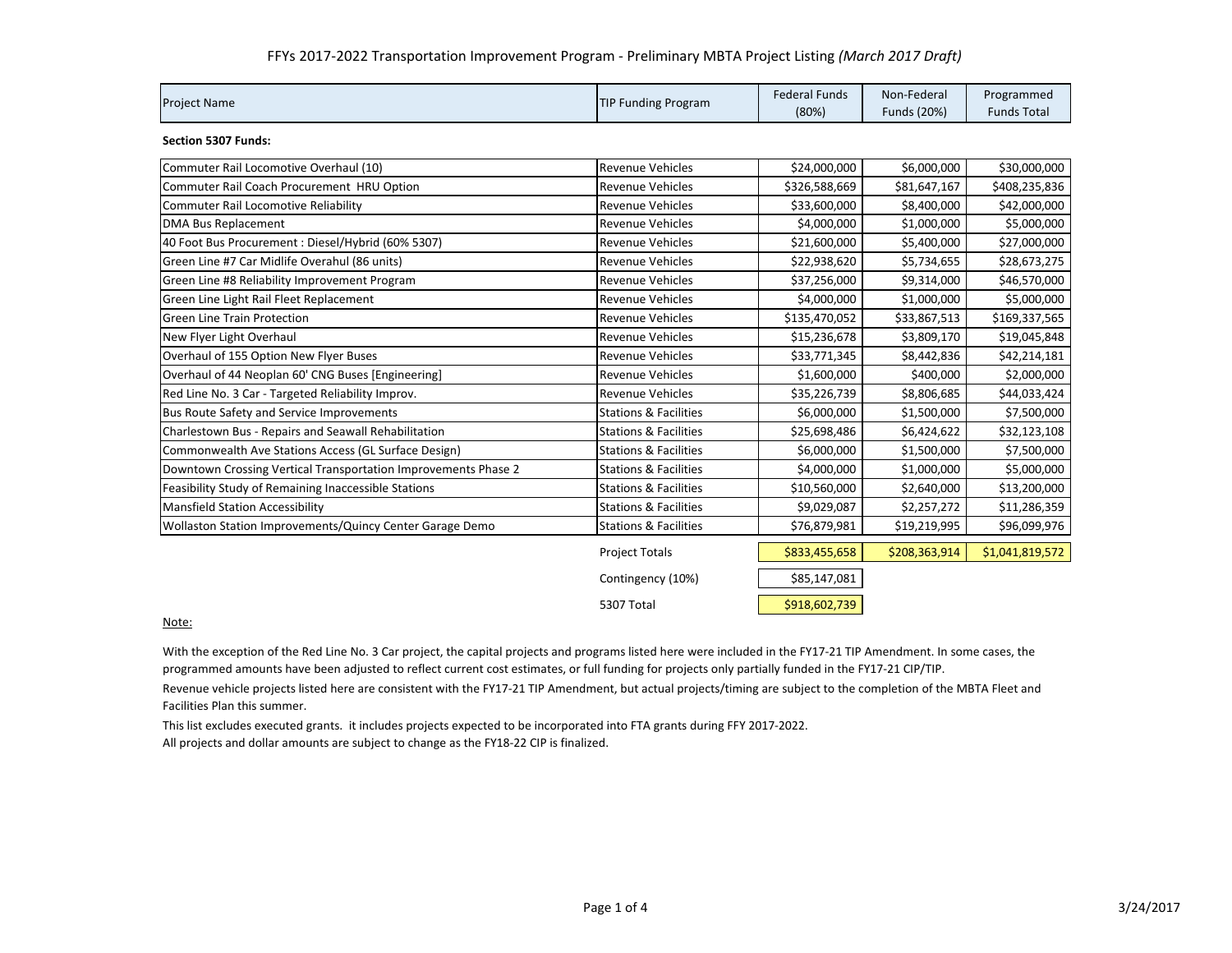## FFYs 2017‐2022 Transportation Improvement Program ‐ Preliminary MBTA Project Listing *(March 2017 Draft)*

| <b>Project Name</b> | <b>TIP Funding Program</b> | <b>Federal Funds</b> | Non-Federal | Programmed         |
|---------------------|----------------------------|----------------------|-------------|--------------------|
|                     |                            | (80%)                | Funds (20%) | <b>Funds Total</b> |

**Section 5337 Funds:**

| Bridge Bundling Contract (6 Bridges)                      | Bridge & Tunnel Program          | \$105,720,000 | \$26,430,000 | \$132,150,000 |
|-----------------------------------------------------------|----------------------------------|---------------|--------------|---------------|
| <b>Bridge Program</b>                                     | Bridge & Tunnel Program          | \$72,665,694  | \$18,166,424 | \$90,832,118  |
| East Street Bridge Replacement Project                    | Bridge & Tunnel Program          | \$17,810,055  | \$4,452,514  | \$22,262,569  |
| <b>Emergency Bridge Design</b>                            | Bridge & Tunnel Program          | \$22,253,902  | \$5,563,476  | \$27,817,378  |
| <b>Emergency Bridge Repair</b>                            | Bridge & Tunnel Program          | \$12,503,723  | \$3,125,931  | \$15,629,654  |
| Gloucester Drawbridge                                     | Bridge & Tunnel Program          | \$32,634,133  | \$8,158,533  | \$40,792,666  |
| <b>Merrimack River Bridge</b>                             | Bridge & Tunnel Program          | \$18,551,682  | \$4,637,920  | \$23,189,602  |
| North Station Draw 1                                      | Bridge & Tunnel Program          | \$96,880,000  | \$24,220,000 | \$121,100,000 |
| <b>Tunnel Rehabilitation Program</b>                      | Bridge & Tunnel Program          | \$19,852,158  | \$4,963,040  | \$24,815,198  |
| <b>Elevator Program</b>                                   | <b>Elevator Program</b>          | \$117,953,010 | \$29,488,253 | \$147,441,263 |
| <b>Positive Train Control</b>                             | <b>Positive Train Control</b>    | \$48,000,000  | \$12,000,000 | \$60,000,000  |
| Braintree and Quincy Adams Garage Rehab                   | S. Shore Parking Garages         | \$113,488,285 | \$28,372,071 | \$141,860,356 |
| Cabot Maintenance Facility - PCB Remediation              | <b>Stations &amp; Facilities</b> | \$7,040,000   | \$1,760,000  | \$8,800,000   |
| <b>Commonwealth Ave Stations Access</b>                   | <b>Stations &amp; Facilities</b> | \$10,160,000  | \$2,540,000  | \$12,700,000  |
| Forest Hills MAB Improvement Project                      | <b>Stations &amp; Facilities</b> | \$20,149,600  | \$5,037,400  | \$25,187,000  |
| Garage Improvements - Alewife, Braintree and Quincy Adams | <b>Stations &amp; Facilities</b> | \$12,000,000  | \$3,000,000  | \$15,000,000  |
| Harvard Square Busway Repairs                             | <b>Stations &amp; Facilities</b> | \$11,200,000  | \$2,800,000  | \$14,000,000  |
| Hingham Ferry Dock Modification                           | <b>Stations &amp; Facilities</b> | \$9,668,534   | \$2,417,134  | \$12,085,668  |
| JFK/UMASS Station - Pedestrian Ramps & Stair Repair       | <b>Stations &amp; Facilities</b> | \$4,080,000   | \$1,020,000  | \$5,100,000   |
| Natick Center Station Accessibility Project               | <b>Stations &amp; Facilities</b> | \$2,800,000   | \$700,000    | \$3,500,000   |
| Newton Highlands Green Line Station Accessibility Project | <b>Stations &amp; Facilities</b> | \$5,838,800   | \$1,459,700  | \$7,298,500   |
| Oak Grove Station Vertical Transportation Improvements    | <b>Stations &amp; Facilities</b> | \$12,800,000  | \$3,200,000  | \$16,000,000  |
| Old South Meeting House Leak Repairs                      | <b>Stations &amp; Facilities</b> | \$1,108,000   | \$277,000    | \$1,385,000   |
| Riverside Car House Work Platforms                        | <b>Stations &amp; Facilities</b> | \$4,489,701   | \$1,122,425  | \$5,612,126   |
| <b>Ruggles Station Upgrades and Accessibility</b>         | <b>Stations &amp; Facilities</b> | \$12,800,000  | \$3,200,000  | \$16,000,000  |
| <b>Sharon Station Accessibility</b>                       | <b>Stations &amp; Facilities</b> | \$4,416,254   | \$1,104,063  | \$5,520,317   |
| South Attleboro Station Needs Assessment & Impr Plan      | <b>Stations &amp; Facilities</b> | \$2,800,000   | \$700,000    | \$3,500,000   |
| <b>Symphony Station Improvements</b>                      | <b>Stations &amp; Facilities</b> | \$30,680,000  | \$7,670,000  | \$38,350,000  |
| <b>Winchester Center Station</b>                          | <b>Stations &amp; Facilities</b> | \$44,622,341  | \$11,155,585 | \$55,777,926  |
|                                                           |                                  |               |              |               |

*(continued on the next page)*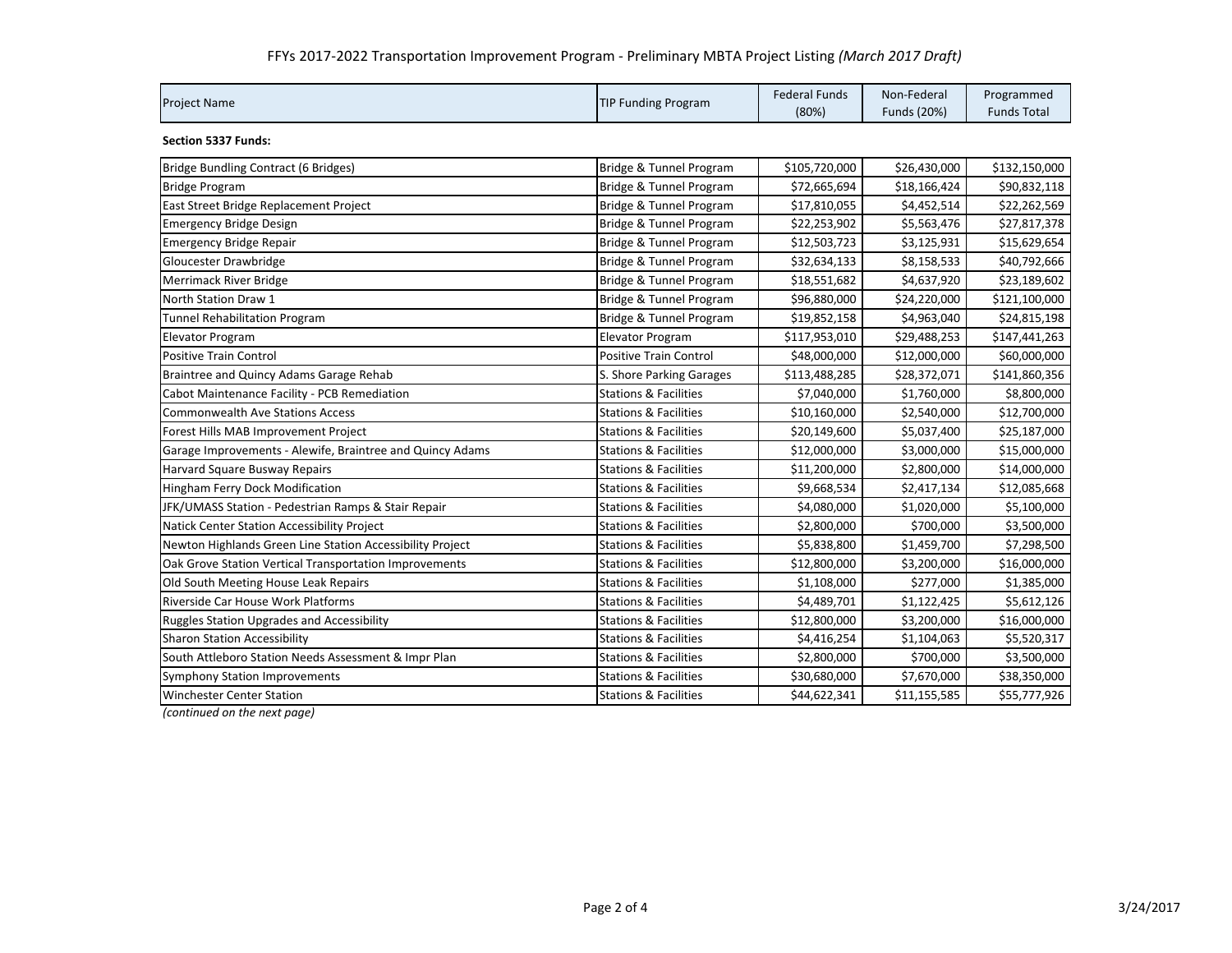|                     | <b>TIP Funding Program</b> | Federal Funds | Non-Federal | Programmed         |
|---------------------|----------------------------|---------------|-------------|--------------------|
| <b>Project Name</b> |                            | (80%)         | Funds (20%) | <b>Funds Total</b> |

**Section 5337 Funds:**

*(continued from previous page)*

| 45 High Street Improvements                     | Systems Upgrade Program | \$15,775,130    | \$3,943,783   | \$19,718,913    |
|-------------------------------------------------|-------------------------|-----------------|---------------|-----------------|
| Public Safety Improvements to System-Wide Radio | Systems Upgrade Program | \$4,000,000     | \$1,000,000   | \$5,000,000     |
| Rockport Commuter Rail Layover Power Upgrade    | Systems Upgrade Program | \$5,252,629     | \$1,313,157   | \$6,565,786     |
| Savin Hill Underpass                            | Systems Upgrade Program | \$2,878,400     | \$719,600     | \$3,598,000     |
| System-Wide Radio                               | Systems Upgrade Program | \$56,000,000    | \$14,000,000  | \$70,000,000    |
|                                                 | <b>Project Totals</b>   | \$958,872,032   | \$239,718,008 | \$1,198,590,040 |
|                                                 | Contingency (8%)        | \$74,587,115    |               |                 |
|                                                 | 5337 Total              | \$1,033,459,147 |               |                 |

Note:

FTA formula funding for PTC may not be required if the MBTA is successful in obtaining <sup>a</sup> PTC discretionary grant (currently pending).

This list excludes executed grants. it includes projects expected to be incorporated into FTA grants during FFY 2017‐2022. All projects and dollar amounts subject to change as the FY18‐22 CIP is finalized.